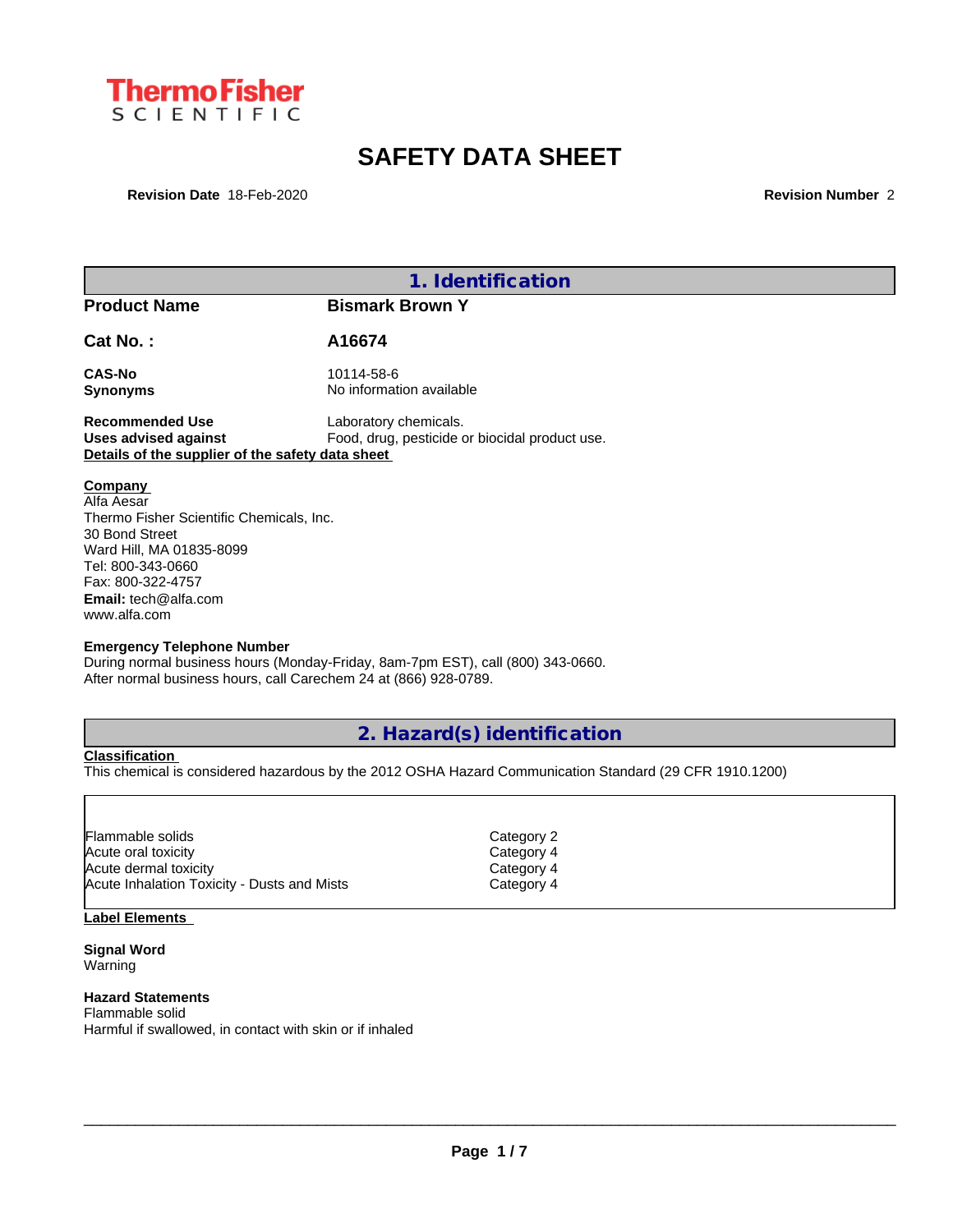

#### **Precautionary Statements Prevention**

Wash face, hands and any exposed skin thoroughly after handling Do not eat, drink or smoke when using this product Wear protective gloves/protective clothing/eye protection/face protection Avoid breathing dust/fume/gas/mist/vapors/spray Use only outdoors or in a well-ventilated area Keep away from heat/sparks/open flames/hot surfaces. - No smoking Ground/bond container and receiving equipment Use explosion-proof electrical/ventilating/lighting/equipment **Inhalation** IF INHALED: Remove victim to fresh air and keep at rest in a position comfortable for breathing Call a POISON CENTER or doctor/physician if you feel unwell **Skin** IF ON SKIN: Wash with plenty of soap and water Call a POISON CENTER or doctor/physician if you feel unwell Wash contaminated clothing before reuse **Ingestion** IF SWALLOWED: Call a POISON CENTER or doctor/physician if you feel unwell Rinse mouth **Fire** In case of fire: Use CO2, dry chemical, or foam for extinction

## **Disposal**

Dispose of contents/container to an approved waste disposal plant

#### **Hazards not otherwise classified (HNOC)**

None identified

## **3. Composition/Information on Ingredients**

| Component                                                    | CAS-No                    | Weight %    |
|--------------------------------------------------------------|---------------------------|-------------|
| $\sim$<br>nzenediamine.<br>.3-B4                             | $14 - 58 - 6$<br>$\Delta$ | <=100<br>-- |
| 3-phenylenebis(azo)]bis-<br>dihvdrochloride<br>4.4 -<br>ن, ا |                           |             |

|                       | 4. First-aid measures                                                                                                |
|-----------------------|----------------------------------------------------------------------------------------------------------------------|
| <b>General Advice</b> | If symptoms persist, call a physician.                                                                               |
| <b>Eye Contact</b>    | Rinse immediately with plenty of water, also under the eyelids, for at least 15 minutes. Get<br>medical attention.   |
| <b>Skin Contact</b>   | Wash off immediately with plenty of water for at least 15 minutes. If skin irritation persists,<br>call a physician. |
| <b>Inhalation</b>     | Remove to fresh air. If not breathing, give artificial respiration. Get medical attention if<br>symptoms occur.      |
| Ingestion             | Clean mouth with water and drink afterwards plenty of water. Get medical attention if<br>symptoms occur.             |
|                       |                                                                                                                      |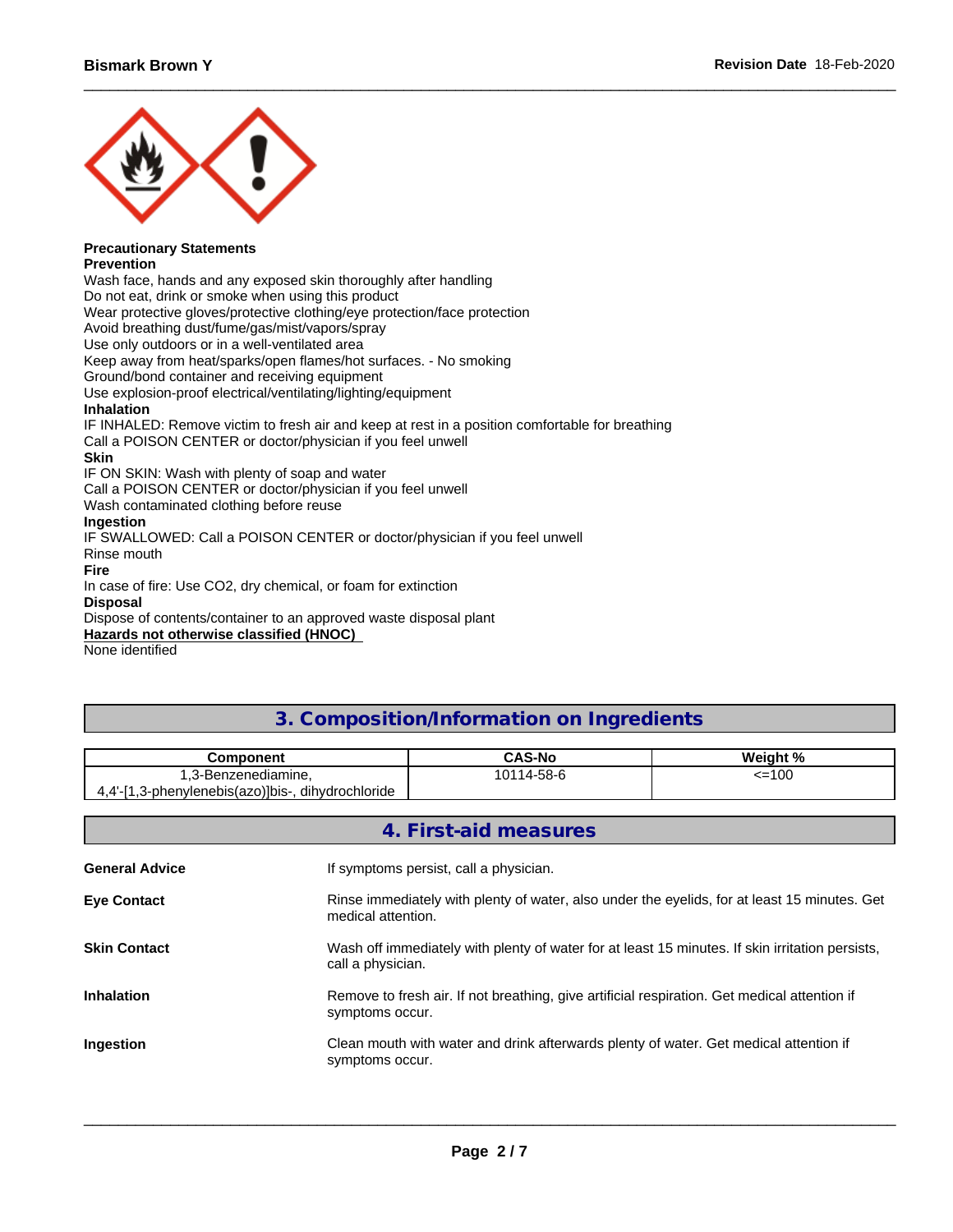| Most important symptoms and<br>effects | None reasonably foreseeable. |
|----------------------------------------|------------------------------|
| <b>Notes to Physician</b>              | Treat symptomatically        |
|                                        | 5. Fire-fighting measures    |

| <b>Suitable Extinguishing Media</b>                              | Carbon dioxide $(CO_2)$ . Powder. Water spray. In case of major fire and large quantities:<br>Evacuate area. Fight fire remotely due to the risk of explosion. |
|------------------------------------------------------------------|----------------------------------------------------------------------------------------------------------------------------------------------------------------|
| Unsuitable Extinguishing Media                                   | No information available                                                                                                                                       |
| <b>Flash Point</b><br>Method -                                   | No information available<br>No information available                                                                                                           |
| <b>Autoignition Temperature</b><br><b>Explosion Limits</b>       | No information available                                                                                                                                       |
| <b>Upper</b>                                                     | No data available                                                                                                                                              |
| Lower                                                            | No data available                                                                                                                                              |
| <b>Sensitivity to Mechanical Impact No information available</b> |                                                                                                                                                                |
| <b>Sensitivity to Static Discharge</b>                           | No information available                                                                                                                                       |

#### **Specific Hazards Arising from the Chemical**

Keep product and empty container away from heat and sources of ignition.

#### **Hazardous Combustion Products**

Carbon monoxide (CO). Carbon dioxide (CO<sub>2</sub>). Nitrogen oxides (NOx). Hydrogen chloride.

## **Protective Equipment and Precautions for Firefighters**

As in any fire, wear self-contained breathing apparatus pressure-demand, MSHA/NIOSH (approved or equivalent) and full protective gear.

| <b>NFPA</b><br><b>Health</b><br>2 | <b>Flammability</b><br>2                                                                                                                                                               | <b>Instability</b><br>U                                                                                                                         | <b>Physical hazards</b>                                                                |  |  |  |  |
|-----------------------------------|----------------------------------------------------------------------------------------------------------------------------------------------------------------------------------------|-------------------------------------------------------------------------------------------------------------------------------------------------|----------------------------------------------------------------------------------------|--|--|--|--|
|                                   | 6. Accidental release measures                                                                                                                                                         |                                                                                                                                                 |                                                                                        |  |  |  |  |
| <b>Personal Precautions</b>       | formation.                                                                                                                                                                             |                                                                                                                                                 | Ensure adequate ventilation. Use personal protective equipment as required. Avoid dust |  |  |  |  |
| <b>Environmental Precautions</b>  | Should not be released into the environment. See Section 12 for additional Ecological<br>Information.                                                                                  |                                                                                                                                                 |                                                                                        |  |  |  |  |
| Up                                | Methods for Containment and Clean Sweep up and shovel into suitable containers for disposal. Keep in suitable, closed<br>containers for disposal.                                      |                                                                                                                                                 |                                                                                        |  |  |  |  |
|                                   | 7. Handling and storage                                                                                                                                                                |                                                                                                                                                 |                                                                                        |  |  |  |  |
| <b>Handling</b>                   | Wear personal protective equipment/face protection. Ensure adequate ventilation. Do not<br>get in eyes, on skin, or on clothing. Avoid ingestion and inhalation. Avoid dust formation. |                                                                                                                                                 |                                                                                        |  |  |  |  |
| <b>Storage</b>                    |                                                                                                                                                                                        | Keep containers tightly closed in a dry, cool and well-ventilated place.                                                                        |                                                                                        |  |  |  |  |
|                                   | 8. Exposure controls / personal protection                                                                                                                                             |                                                                                                                                                 |                                                                                        |  |  |  |  |
| <b>Exposure Guidelines</b>        |                                                                                                                                                                                        | This product does not contain any hazardous materials with occupational exposure<br>limitsestablished by the region specific regulatory bodies. |                                                                                        |  |  |  |  |
| <b>Engineering Measures</b>       |                                                                                                                                                                                        | Ensure adequate ventilation, especially in confined areas.                                                                                      |                                                                                        |  |  |  |  |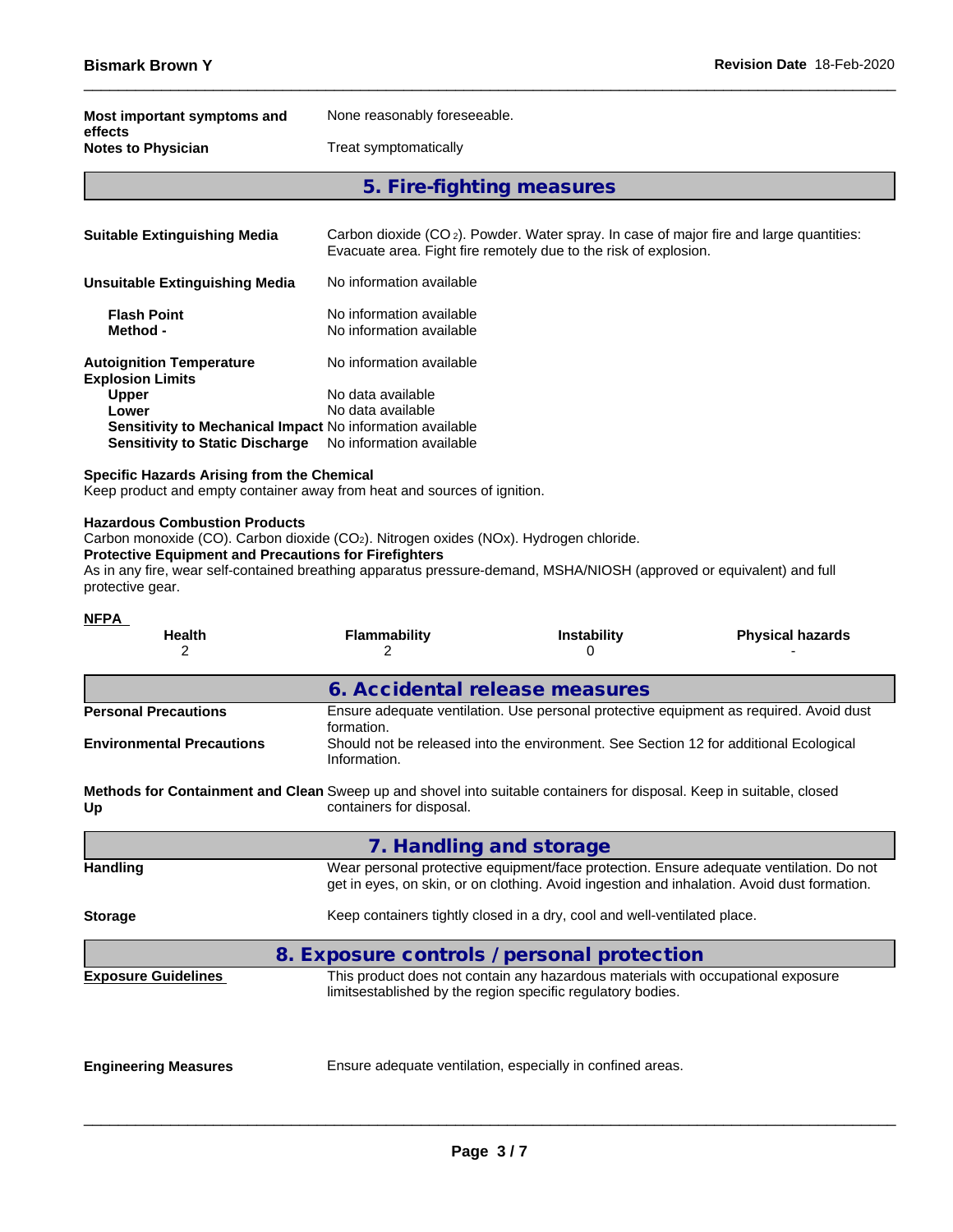### **Personal Protective Equipment**

| <b>Eye/face Protection</b>    | Wear appropriate protective eyeglasses or chemical safety goggles as described by<br>OSHA's eye and face protection regulations in 29 CFR 1910.133 or European Standard<br>EN166.                                                                       |
|-------------------------------|---------------------------------------------------------------------------------------------------------------------------------------------------------------------------------------------------------------------------------------------------------|
| Skin and body protection      | Wear appropriate protective gloves and clothing to prevent skin exposure.                                                                                                                                                                               |
| <b>Respiratory Protection</b> | Follow the OSHA respirator regulations found in 29 CFR 1910.134 or European Standard<br>EN 149. Use a NIOSH/MSHA or European Standard EN 149 approved respirator if<br>exposure limits are exceeded or if irritation or other symptoms are experienced. |
| <b>Hygiene Measures</b>       | Handle in accordance with good industrial hygiene and safety practice.                                                                                                                                                                                  |

|                                         | 9. Physical and chemical properties                   |
|-----------------------------------------|-------------------------------------------------------|
| <b>Physical State</b>                   | Solid                                                 |
| Appearance                              | Dark brown - Black                                    |
| Odor                                    | Odorless                                              |
| <b>Odor Threshold</b>                   | No information available                              |
| рH                                      | No information available                              |
| <b>Melting Point/Range</b>              | No data available                                     |
| <b>Boiling Point/Range</b>              | No information available                              |
| <b>Flash Point</b>                      | No information available                              |
| <b>Evaporation Rate</b>                 | Not applicable                                        |
| <b>Flammability (solid,gas)</b>         | No information available                              |
| <b>Flammability or explosive limits</b> |                                                       |
| <b>Upper</b>                            | No data available                                     |
| Lower                                   | No data available                                     |
| <b>Vapor Pressure</b>                   | No information available                              |
| <b>Vapor Density</b>                    | Not applicable                                        |
| <b>Specific Gravity</b>                 | No information available                              |
| <b>Solubility</b>                       | No information available                              |
| Partition coefficient; n-octanol/water  | No data available                                     |
| <b>Autoignition Temperature</b>         | No information available                              |
| <b>Decomposition Temperature</b>        | No information available                              |
| <b>Viscosity</b>                        | Not applicable                                        |
| <b>Molecular Formula</b>                | C <sub>18</sub> H <sub>18</sub> N <sub>8</sub> , 2HCl |
| <b>Molecular Weight</b>                 | 419.32                                                |

# **10. Stability and reactivity**

| <b>Reactive Hazard</b>          | None known, based on information available                                                                            |
|---------------------------------|-----------------------------------------------------------------------------------------------------------------------|
| <b>Stability</b>                | Stable under normal conditions.                                                                                       |
| <b>Conditions to Avoid</b>      | Incompatible products.                                                                                                |
| <b>Incompatible Materials</b>   | Oxidizing agent                                                                                                       |
|                                 | Hazardous Decomposition Products Carbon monoxide (CO), Carbon dioxide (CO2), Nitrogen oxides (NOx), Hydrogen chloride |
| <b>Hazardous Polymerization</b> | Hazardous polymerization does not occur.                                                                              |
| <b>Hazardous Reactions</b>      | None under normal processing.                                                                                         |
|                                 | 11. Toxicological information                                                                                         |
| Anute Texisity                  |                                                                                                                       |

**Acute Toxicity**

**Product Information**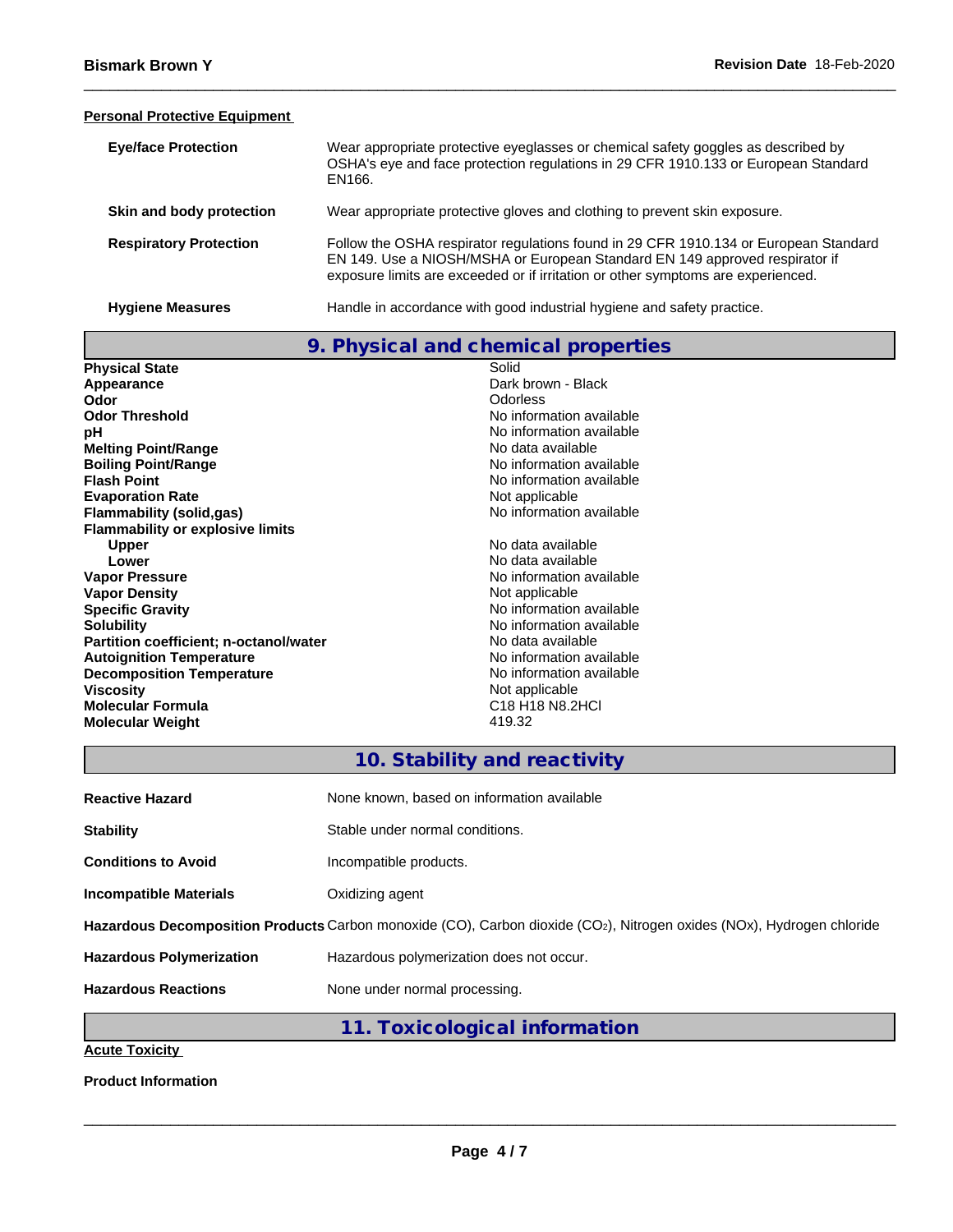| <b>Component Information</b><br><b>Toxicologically Synergistic</b><br><b>Products</b>      |                                             | No information available       |                                                                                                                                                                                                                                                                       |              |             |            |
|--------------------------------------------------------------------------------------------|---------------------------------------------|--------------------------------|-----------------------------------------------------------------------------------------------------------------------------------------------------------------------------------------------------------------------------------------------------------------------|--------------|-------------|------------|
| Delayed and immediate effects as well as chronic effects from short and long-term exposure |                                             |                                |                                                                                                                                                                                                                                                                       |              |             |            |
| <b>Irritation</b>                                                                          |                                             | No information available       |                                                                                                                                                                                                                                                                       |              |             |            |
| <b>Sensitization</b>                                                                       |                                             | No information available       |                                                                                                                                                                                                                                                                       |              |             |            |
| Carcinogenicity                                                                            |                                             |                                | The table below indicates whether each agency has listed any ingredient as a carcinogen.                                                                                                                                                                              |              |             |            |
| <b>Component</b>                                                                           | <b>CAS-No</b>                               | <b>IARC</b>                    | <b>NTP</b>                                                                                                                                                                                                                                                            | <b>ACGIH</b> | <b>OSHA</b> | Mexico     |
| 1,3-Benzenediamine,<br>4,4'-[1,3-phenylenebis(<br>azo)]bis-,<br>dihydrochloride            | 10114-58-6                                  | Not listed                     | Not listed                                                                                                                                                                                                                                                            | Not listed   | Not listed  | Not listed |
| <b>Mutagenic Effects</b>                                                                   |                                             | No information available       |                                                                                                                                                                                                                                                                       |              |             |            |
| <b>Reproductive Effects</b>                                                                |                                             | No information available.      |                                                                                                                                                                                                                                                                       |              |             |            |
| <b>Developmental Effects</b>                                                               |                                             | No information available.      |                                                                                                                                                                                                                                                                       |              |             |            |
| <b>Teratogenicity</b>                                                                      |                                             | No information available.      |                                                                                                                                                                                                                                                                       |              |             |            |
|                                                                                            | None known<br><b>STOT - single exposure</b> |                                |                                                                                                                                                                                                                                                                       |              |             |            |
| <b>STOT - repeated exposure</b>                                                            |                                             | None known                     |                                                                                                                                                                                                                                                                       |              |             |            |
| <b>Aspiration hazard</b>                                                                   |                                             | No information available       |                                                                                                                                                                                                                                                                       |              |             |            |
| Symptoms / effects, both acute and No information available<br>delayed                     |                                             |                                |                                                                                                                                                                                                                                                                       |              |             |            |
| <b>Endocrine Disruptor Information</b>                                                     |                                             | No information available       |                                                                                                                                                                                                                                                                       |              |             |            |
| <b>Other Adverse Effects</b>                                                               |                                             |                                | The toxicological properties have not been fully investigated.                                                                                                                                                                                                        |              |             |            |
|                                                                                            |                                             |                                | 12. Ecological information                                                                                                                                                                                                                                            |              |             |            |
| <b>Ecotoxicity</b><br>Do not empty into drains.                                            |                                             |                                |                                                                                                                                                                                                                                                                       |              |             |            |
| <b>Persistence and Degradability</b>                                                       |                                             |                                | Soluble in water Persistence is unlikely based on information available.                                                                                                                                                                                              |              |             |            |
| <b>Bioaccumulation/Accumulation</b>                                                        |                                             | No information available.      |                                                                                                                                                                                                                                                                       |              |             |            |
| <b>Mobility</b>                                                                            |                                             |                                | Will likely be mobile in the environment due to its water solubility.                                                                                                                                                                                                 |              |             |            |
|                                                                                            |                                             |                                | 13. Disposal considerations                                                                                                                                                                                                                                           |              |             |            |
| <b>Waste Disposal Methods</b>                                                              |                                             |                                | Chemical waste generators must determine whether a discarded chemical is classified as a<br>hazardous waste. Chemical waste generators must also consult local, regional, and<br>national hazardous waste regulations to ensure complete and accurate classification. |              |             |            |
|                                                                                            |                                             |                                | 14. Transport information                                                                                                                                                                                                                                             |              |             |            |
| <u>DOT</u>                                                                                 |                                             | Not regulated                  |                                                                                                                                                                                                                                                                       |              |             |            |
| <b>TDG</b><br><u>IATA</u>                                                                  |                                             | Not regulated<br>Not regulated |                                                                                                                                                                                                                                                                       |              |             |            |
| <b>IMDG/IMO</b>                                                                            |                                             | Not regulated                  |                                                                                                                                                                                                                                                                       |              |             |            |
|                                                                                            |                                             |                                | 15. Regulatory information                                                                                                                                                                                                                                            |              |             |            |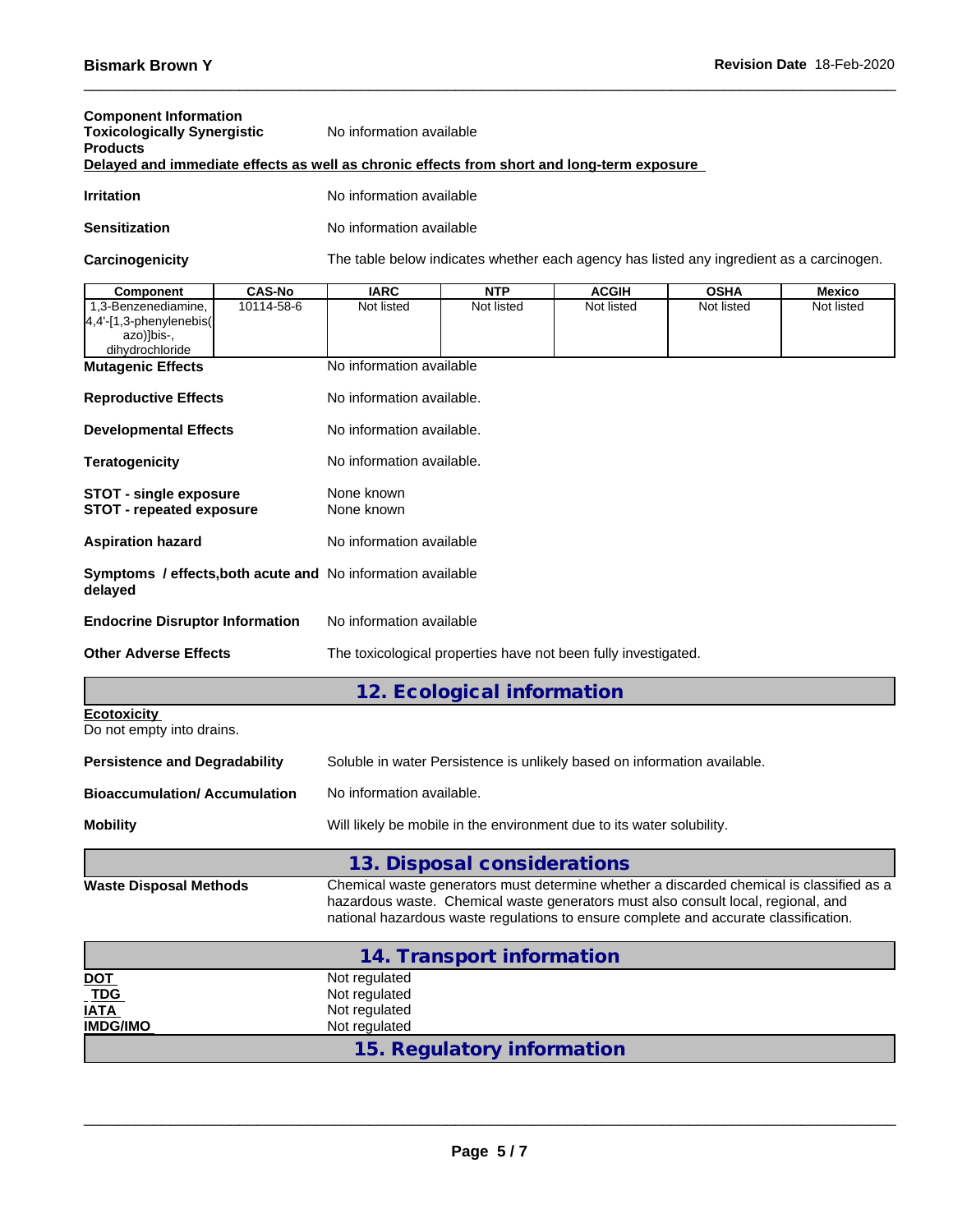### **United States of America Inventory**

| Component                         | CAS-No     | <b>TSCA</b> | <b>TSCA Inventory notification -</b><br><b>Active/Inactive</b> | TSCA - EPA Regulatory<br><b>Flags</b> |
|-----------------------------------|------------|-------------|----------------------------------------------------------------|---------------------------------------|
| l,3-Benzenediamine,               | 10114-58-6 | $\lambda$   | <b>ACTIVE</b>                                                  |                                       |
| 4,4'-[1,3-phenylenebis(azo)]bis-, |            |             |                                                                |                                       |
| dihydrochloride                   |            |             |                                                                |                                       |

#### **Legend:**

**TSCA** - Toxic Substances Control Act, (40 CFR Part 710)

X - Listed

'-' - Not Listed

**TSCA 12(b)** - Notices of Export Not applicable

#### **International Inventories**

Canada (DSL/NDSL), Europe (EINECS/ELINCS/NLP), Philippines (PICCS), Japan (ENCS), Australia (AICS), China (IECSC), Korea (ECL).

| Component                                               | <b>CAS-No</b> | <b>DSL</b> | <b>NDSL</b> | <b>EINECS</b> | <b>PICCS</b> | <b>ENCS</b> | <b>AICS</b> | <b>IECSC</b> | KECL     |
|---------------------------------------------------------|---------------|------------|-------------|---------------|--------------|-------------|-------------|--------------|----------|
| .3-Benzenediamine.<br>4,4'-[1,3-phenylenebis(azo)]bis-, | 10114-58-6    |            |             | 233-314-3     |              |             |             |              | KE-06972 |
| dihydrochloride                                         |               |            |             |               |              |             |             |              |          |

### **U.S. Federal Regulations**

| <b>SARA 313</b>                                                                                                                     | Not applicable                                              |  |  |  |  |  |
|-------------------------------------------------------------------------------------------------------------------------------------|-------------------------------------------------------------|--|--|--|--|--|
| <b>SARA 311/312 Hazard Categories</b>                                                                                               | See section 2 for more information                          |  |  |  |  |  |
| <b>CWA (Clean Water Act)</b>                                                                                                        | Not applicable                                              |  |  |  |  |  |
| <b>Clean Air Act</b>                                                                                                                | Not applicable                                              |  |  |  |  |  |
| <b>OSHA</b> - Occupational Safety and<br><b>Health Administration</b>                                                               | Not applicable                                              |  |  |  |  |  |
| <b>CERCLA</b>                                                                                                                       | Not applicable                                              |  |  |  |  |  |
| <b>California Proposition 65</b>                                                                                                    | This product does not contain any Proposition 65 chemicals. |  |  |  |  |  |
| U.S. State Right-to-Know<br><b>Regulations</b>                                                                                      | Not applicable                                              |  |  |  |  |  |
| <b>U.S. Department of Transportation</b><br>Reportable Quantity (RQ):<br><b>DOT Marine Pollutant</b><br>DOT Severe Marine Pollutant | N<br>N<br>N                                                 |  |  |  |  |  |
| <b>U.S. Department of Homeland</b><br><b>Security</b>                                                                               | This product does not contain any DHS chemicals.            |  |  |  |  |  |
| <b>Other International Regulations</b>                                                                                              |                                                             |  |  |  |  |  |
| Mexico - Grade                                                                                                                      | No information available                                    |  |  |  |  |  |

## **16. Other information**

**Prepared By** Health, Safety and Environmental Department Email: tech@alfa.com